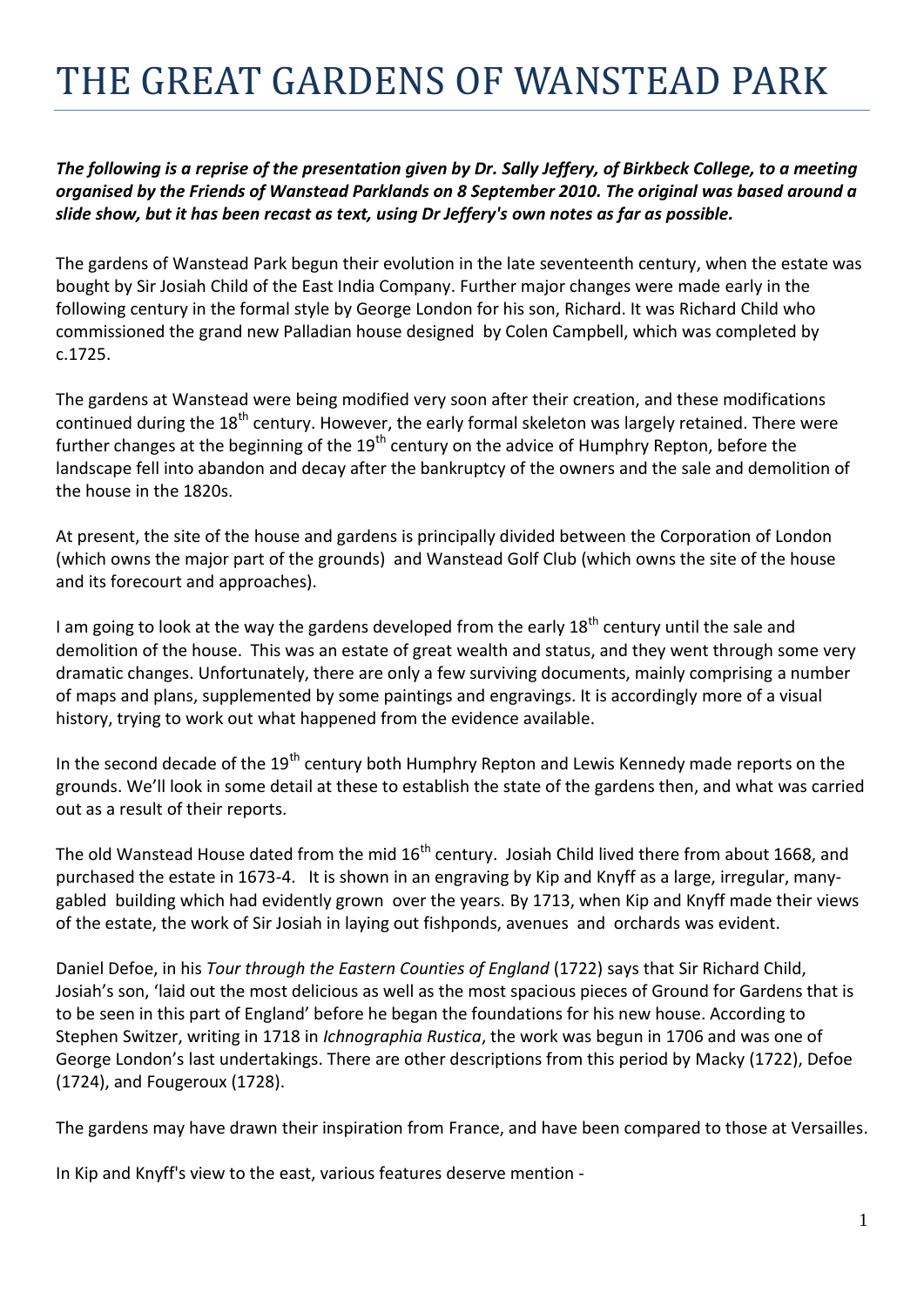- Two pools at the entrance with grand avenues and gates
- Canal with octagonal end
- Bowling green. Ironwork perhaps by Tijou
- Statues: inspired by Versailles? Fragments have been found in one of the lakes.
- Elaborate gardens close to house.
- Parterres of grass cut work
- Gardens with low hedges and flowering plants, statues, pools
- Wildernesses to east Diagonal paths through, lined with trees
- Orchards, kitchen gardens, fishponds
- Another long canal on the central axis

Prominently visible are a pair of mazes and a pair of mounts set in the midst of meandering walks. A poem of 1713 refers to the snail mounts 'now raising', with an 'artful spiral Circle round'.

In Kip and Knyff's view to the north may be seen a large orangery, perhaps by Talman. This was in brick, with such features as a double bath, a heated room, a bedroom and print rooms. It was demolished in 1799. There is also a banqueting house, or summer house, also perhaps by Talman. This was apparently two storey, possibly with some sort of grotto beneath.

Morant's History of Essex (1768) shows the forecourt of the new Palladian house with ha-ha, gates, drive and grass. There are balustrades each side with urns and obelisks, and two statues identified as Hercules and Omphale.

George Vertue refers in his notebooks to Omphale by Peter Scheemakers and Hercules by Laurent Delvaux. These were sold in the Wanstead sale of 1822, and the Hercules is now at Waddesdon. It is of an unusual type: Hercules usually appears with club and lionskin, symbols of virtue and strength. Here, however, he is shown with a distaff. This refers to the story of his love for Omphale, Queen of Lydia, for whom he laboured at spinning and other female tasks –she wore the lion skin!

A painting attributed to Charles Catton, at Parham Park, West Sussex, which is thought to date from around 1735, shows Wanstead Park and the "Great Octagon Basin". This seems to have been formed before 1722, when Macky described the place, mentioning that the two ponds on the approach road had been joined to form 'a Bason of Water of near half a Mile in Circumference on which my Lord keeps a Gondola for his Pleasure'.

George London had died in early 1714, and Adam Holt was referred to as Sir Richard Child's gardener in 1715. The latter may well have been responsible for the formation of the Octagon Basin – he favoured polygonal pools elsewhere. The Holt family seems to have had a strong connection with Wanstead. We find Thomas Holt acting as agent to Lady Emma Child, and keeping books of expenditure for her from 1695 to 1715, and he appears on the title deeds of leases too. His name occurs also in Child's bank accounts, handling large sums of money at about the same time. It seems likely that Thomas and Adam Holt were somehow related, although no proof of this has been found thus far.

It appears from Roque's engraving from the 1730s that wings were envisaged for the house, though in the event these were never constructed.

The plan of Wanstead, by James Cradock, from 1725, marks a period of great change in the gardens - a shift from strict formality with just small areas of winding paths to a very informal arrangement with large areas of water. The great chain of lakes around the gardens at Wanstead were not there at the time Kip & Knyff recorded the scene in about 1713. However, they are recorded on Cradock's map of part of the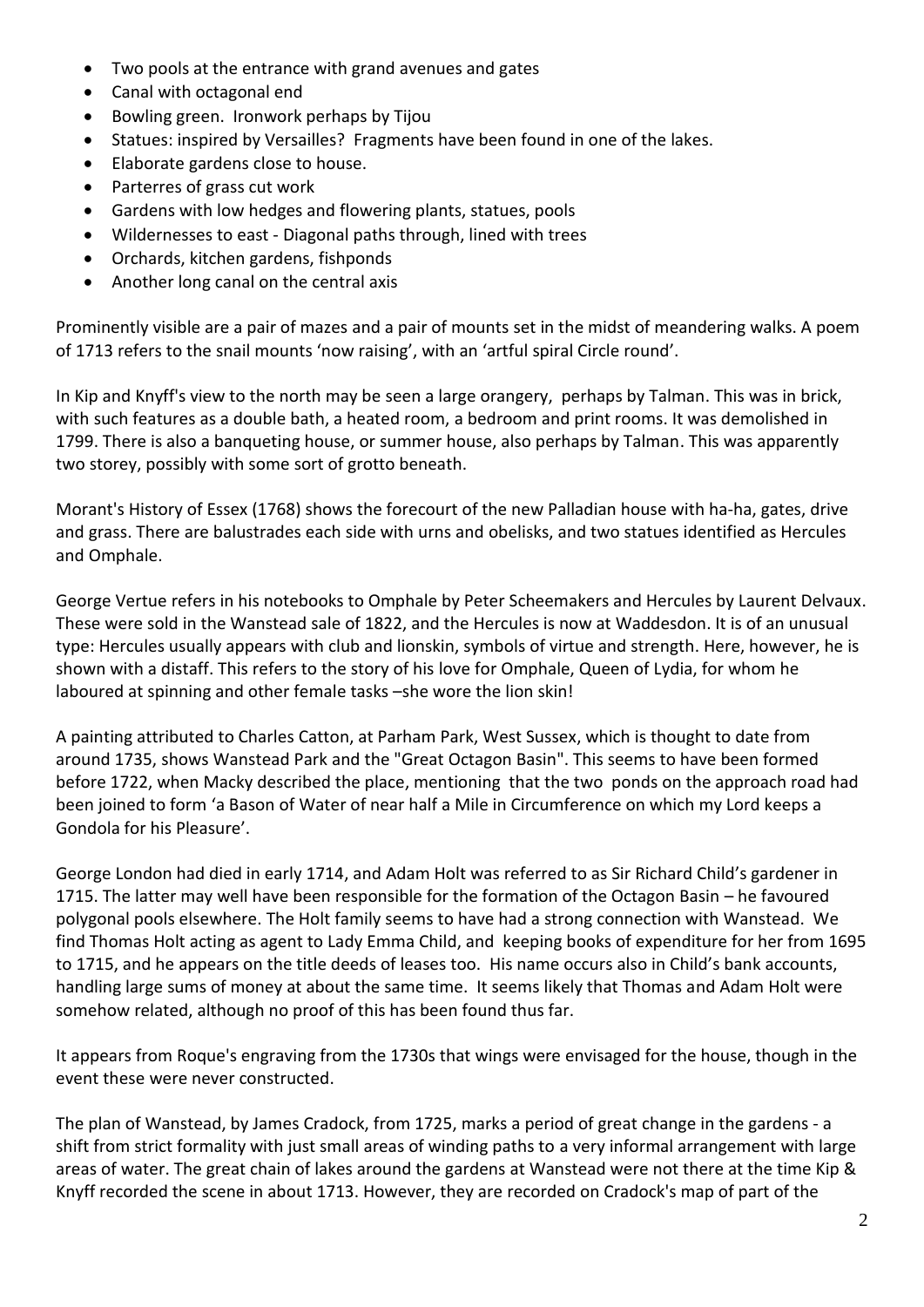estate in 1725, which seems to have been a survey. Creating the lakes must have been a lengthy, time consuming and difficult job, demanding great vision and also skill in hydraulic engineering.

Adam Holt was certainly involved in large-scale water engineering at Coopersale, Essex, as Fiona Cowell has shown, so he may have been responsible at Wanstead. However, William Kent, who was working on the ceilings in the house in the 1720s, was advising Lord Burlington on his gardens at Chiswick, including the water features, at this time.

The new water gardens were shown in very crude form by a visiting Frenchman, Pierre Jacques Fougeroux, in 1728. Cradock's plan records earthworks, the fortified island, and the gardener's house.

Another painting attributed to Catton also helps to build a picture of Wanstead around 1730 - a Bird's Eye View of Wanstead from the east. This is an unusual point of view which shows the water very well, and may have been chosen for just that purpose. It shows almost exactly what was drawn by Cradock, and might also therefore be a reliable record.

There is evidence of considerable earth-working at Wanstead at this time. "Amphitheatres" were constructed, one of which is shown on the painting . This one seems not to have been there for very long, but it was large and clearly impressive. It took the form of a grass-covered tiered earthwork of complex design where perhaps boats could pull in. Cradock shows a building at the centre top, but this is not visible in the painting. Interestingly, the later grotto/boathouse was placed on this bank, so possibly this building was its predecessor. Again, it is not clear who was responsible for the earthworks, but whoever designed them was working on a grand scale. It may have been Holt: Kent is not known to have created earthworks like these. The name of Charles Bridgeman has been mentioned as working in a similar mode elsewhere, but in the absence of any documents, we are simply guessing.

The "Fortification"echoes those often found around castles or indeed around whole towns and cities, especially in the Low Countries. They also occurred as garden features in Italy. For example, Villa Manin, near Venice, had something similar, designed in about 1714.

Rocque, in his plan of 1735, shows this little fort in some detail, with a four-oared boat approaching. The painting also shows what looks like the same boat, this time on the canal. A boat was listed in the sale of 1822.

As already mentioned, the changes made about 1720-30 tended towards a softening of the formal landscape in line with fashion, although elaborate man-made features continued to be built. Richard Child was given an earldom in 1732, and it may well be that he envisaged a number of improvements in celebration of his new status.

John Rocque's plan of 1735 must have been made with the idea of recording both what had been achieved and what was still envisaged. Adam Holt was still active at this date, and so was William Kent.

Some observations on Roque's plan.

Gone are:

- The parterres and canal close to house
- The terrace and Banqueting house
- The Bowling Green and the ironwork

Surviving from the old scheme are: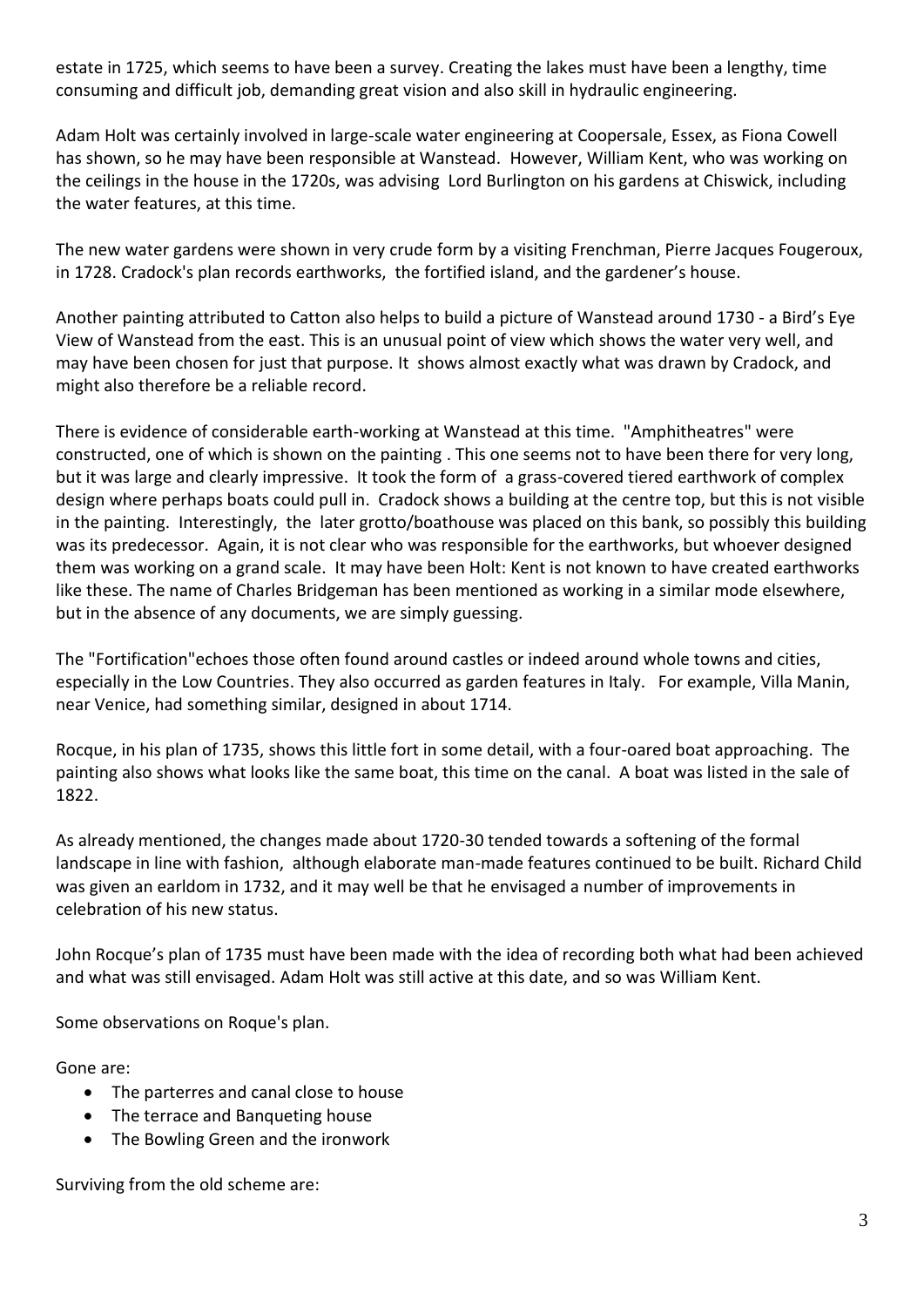- The groves of the west garden with their buildings, including
- The Green House
- The Kitchen gardens with vineyard, stoves, arbours

Recent features created after c.1725

- The water gardens shown with embellishments and changes:
- He does not show the earthwork landing place, perhaps removed by this time,
- He does show the amphitheatre.

Rocque shows the wings, which we know were never built, and a large area of ground to the west laid out in winding walks, also never made. However, some other features shown are less certain -

- The Mount in the Great Lake
- The famous image of the island shaped like Great Britain
- The formally shaped end of the main lake and then two large pools.

One hypothesis could be that they are the remains of the more formal arrangement of the waterways initiated in the 1720s, starting with the Octagon Basin at the entrance – perhaps under Holt. Whether this is true or not is impossible to say for certain but, if so, we can see that this area was softened and made more fashionable later.

In the case of the ruined building on the island Mount, this closely resembles Kent's Hermitage for Queen Caroline at Richmond of about 1731, which would make him the obvious candidate for its design. However, it is not marked on any maps except Rocque's. It is possible that it just became overgrown, or that it was dismantled and some of the materials were moved to the new grotto (see below).

While Rocque's map shows us Wanstead in the time of the first Earl, who had been created Earl Tylney in 1732 and who died in 1750, subsequent maps and descriptions tell us about the work of John, second Earl Tylney.

The second Earl was active in making improvements in the 1760s, some of which survive. However, he was abroad more than he was at Wanstead, later retired permanently to Italy, and the gardens and house declined. He died in Naples in 1784 with no issue.

He is principally remembered for having commissioned the building now called The Temple, and the Grotto near the site of the old earthwork landing place. Both features were probably built in the 1760s, when he was in residence. A plan by John Doyley, dated 1815-16, shows us the gardens then, and gives the site of the Grotto and the Temple. It also shows the watercourses and the pleasure gardens near the house, now with all formal features removed.

In 1753, Earl Tylney met William Chambers in Florence, and Chambers designed a small garden temple for the Earl, which was published in his Treatise on Civil Architecture of 1759. This was not the least bit like the Temple as built, but showed that the Earl was considering such garden buildings.

The Temple, which still exists, acts as a focus for the avenue from the Serpentine Ponds to the straight avenue. In spite of its classical appearance and its later name – it was first called The Temple in the late  $19<sup>th</sup>$  century – its original purpose, apart from acting as a pleasing point of view to and from the lake, was as a keeper's cottage and poultry house for the rearing of young birds. It is possible that its architect could be John Vardy (d.1765), who was paid a considerable sum in 1762.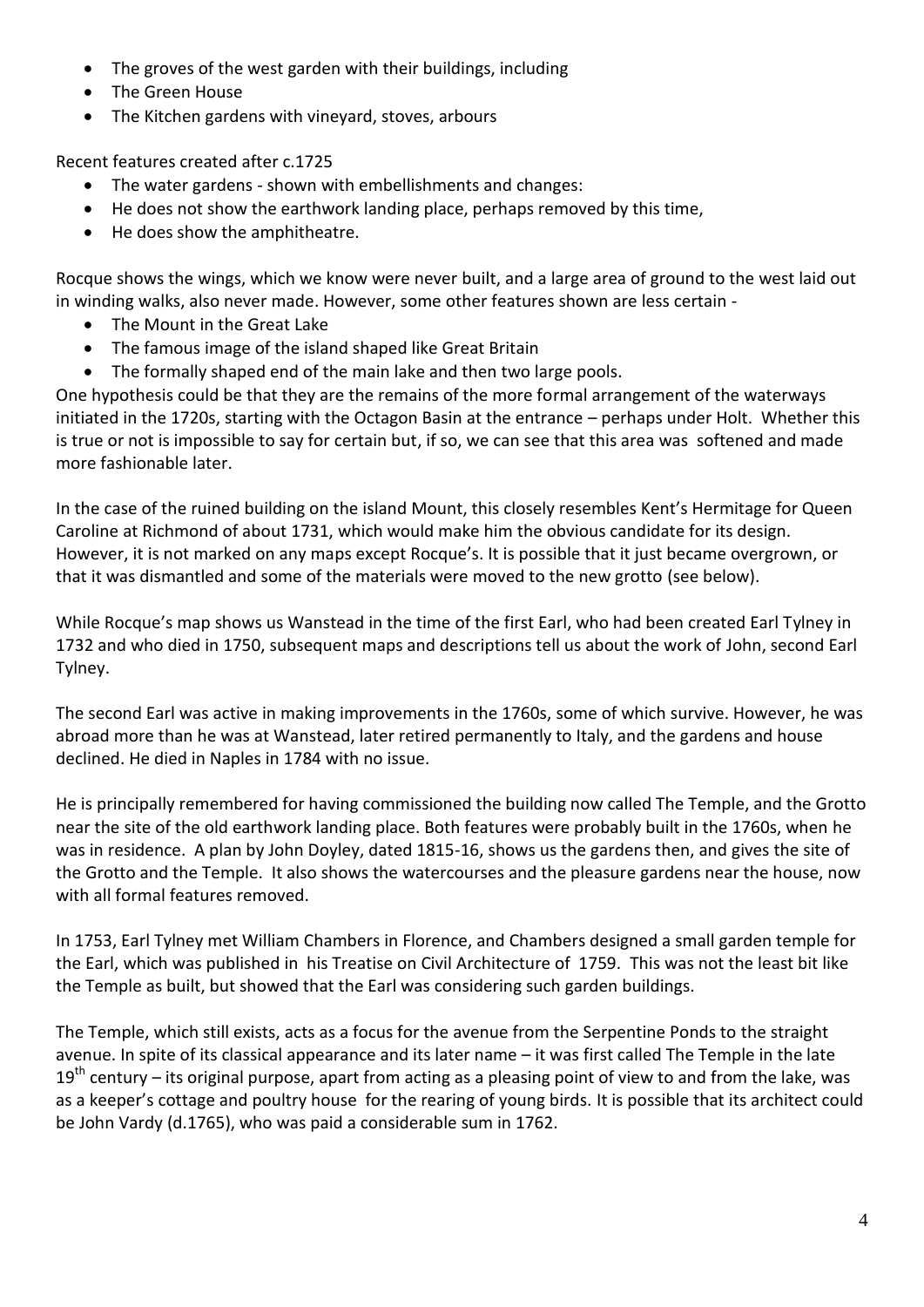The new Grotto was being constructed in the early 1760s - there are records from this time of materials for the Grotto going to Wanstead. It was in use by 1764, and appears on a plan of 1779. It was later reported to have cost £2000, with much more spent on the decoration.

An 'Inscription for the Grotto in Earl Tilney's Garden at Wanstead' was written in 1764, and in another report of the same year '... the Earl of Halifax, together with the French Embassador, and twelve or fourteen other Noblemen of distinction, went to view the seat of the Right Hon. Earl Tilney, and the gardens, with the curious grotto at the bottom of them.'

The principal features of the Grotto were -

- a rough facade
- open central arch flanked by a niche and an arch each side
- windows with a hint of the Gothic style.
- a lakeside causeway.
- The facade was decorated with various fragments of carved stone and other artefacts.
- boathouse below
- access from the lake and a space for storage and for the repair and tarring of boats
- domed top-lit chamber above
- An entrance passage from the side
- Steps by the lakeside.
- A lodge for a keeper facing towards the woods and covered with creeping plants.

The building survived relatively intact until a fire of 1884, and was used as a boathouse afterward. Only the ruined shell now remains. However, sketches, descriptions and early photographs partly record its appearance inside and out.

For example, in April 1776, Samuel Curwen noted a 'very odd and uncommon' gate 'made of a scythe, hedge shears, dung forks, reap hooks, &c.'. One came across the grotto, 'formed of earth, stone stumps & c excavated ... into a room about 15 feet in diameter' with a concave roof and 'balcony of glass windows forming a skylight' the roof and walls covered with 'shells, stones petrifyed substances' ... the flooring of 'small pebbles not bigger than the top of one's thumb of a variety of colours and figures'. Commented on the keeper's apartment, 'a beautiful little room or rooms', one 'lined with irregularly laid stones as if dug out of mines'. There was an octagonal lantern with eight squares of stained glass of a 'beautiful yellow tint', a floor paved in fancy work with black and white pebbles, two convex mirrors and two plates of mirror glass 'very judiciously placed for reflecting the opposite objects', which included ostrich eggs, 'petrified stones', and terracotta and wax figures.

Furniture listed in the 1822 sale catalogue was appropriately rustic, and included two Chinese bamboo chairs. The walls were covered with a variety of shells, crystals and stones and flakes of spar. Alexander Pope, in creating his famous grotto at Twickenham and embellishing it after 1740, had introduced natural curiosities like minerals, shells, fossils and even real stalactites, which set the fashion for such things.

Wanstead Park was opened to the public by the Corporation of London in 1882 and the grotto could be seen for an admission fee of sixpence. Even before the fire, the grotto was partially denuded of its ornament. When the demolition of the house was in progress, and later, 'a good many memorials came into the possession of residents in the villas of the neighbourhood ...' as one report puts it.

After the second Earl Tylney's death in 1784, the estate passed to his sister's son, Sir James Tylney Long, who died in 1794. It then passed to his baby son, who only lived for 11 years, and then to his daughter,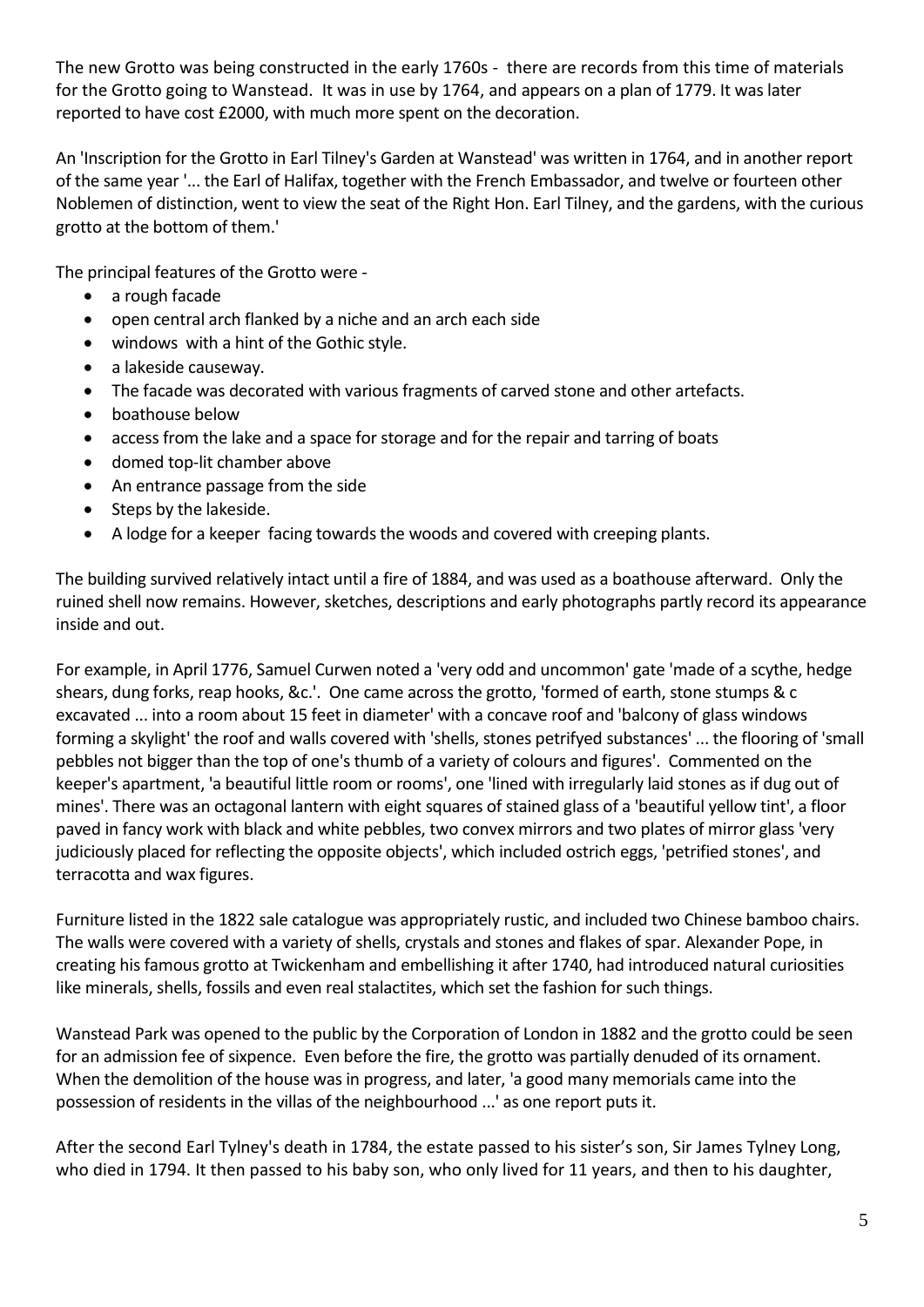Catherine Tylney Long, in 1805. She was only 18, but destined to be one of the wealthiest women in the country on reaching her majority.

Courted by Duke of Clarence – later William IV - Catherine married William Wellesley Pole, nephew of the Iron Duke of Wellington, who took the names of his bride and became William Pole Tylney Long Wellesley. When they came to Wanstead in 1812, it had been let for some years, and little had been done since Earl Tylney's death. They set about improving the house and garden, and the next year consulted Repton - the most famous landscaper of his day.

Repton's report on Wanstead was, in part, published as a short text in *Fragments on the Theory and Practice of Landscape Gardening* of 1816, with one watercolour before and after view. This showed Repton's respect for the remaining formal bones of the landscape at Wanstead, and his consideration of how to blend old and new. It seems it was the Wellesleys themselves who wished to retain the old layout, and not sweep it away.

Repton's report was not, as it happens, a 'Red Book' - the volumes bound in red Morocco leather usually presented by Repton to his clients. It appears that the Wellesleys were unenthusiastic about the publicity which Repton craved. In fact, a letter in the Huntington Library shows that he was 'a little mortified' that they did not wish to bind his report as a Red Book to display to visitors. The report was still unbound when the contents of Wanstead were sold in 1822. In the Sale Catalogue is appears as a portfolio of 'Repton's Drawings of Plans for Improving the Grounds at Wanstead House, (15)'. It came up for sale in 2002 at a sale in Sussex (Cubitt), and was bought for Sir Paul Getty. It is now in the Getty Library at Wormsley.

Repton's report is entitled *Plans for the Improvement of the Grounds at Wanstead House, Essex, a seat of W. Long Wellesley Esqr., by H. Repton, 1813*, and there is a note that he visited Wanstead on 8 March 1813, worked on his report at Harestreet on 19 April 1813 and that it was 'finally arranged in Septr 1813'. From all he says it is clear that Repton regarded this as an important commission. This work for a wealthy patron on the outskirts of London might have been the culmination of his career had all his recommendations been accepted and carried out. In fact, they were only partially implemented, perhaps because of the disastrous events which led to the disgrace and bankruptcy of Wellesley.

In front of the house, Repton proposed a new parterre. Once round the Basin, a visitor approaching from the west would hitherto have seen a rather bare expanse of grass with, to either side, the over life size figures of Hercules and Omphale.

Now, Repton described two possible alternatives for the new parterre.

- One was a plan for 'Corbeilles of Roses and flowers mixed'
- The other for 'more formal embroidery Work with box &c.' plus a central pool and fountain, statues in the four quarters, arbours at the corners, and arches of greenery in the centre of each side.

The two options had different planting, and different edging to the beds.

The main pleasure gardens were to be immediately to the east of the house below and a little to the left of the east terrace.

Further features proposed by Repton include a Fruit Wall, Berceau Walk and American Garden.

Repton was disparaging about the Island Gardens where 'there formerly existed regular models of fortifications, with many puerile Conceits not worth restoring or preserving'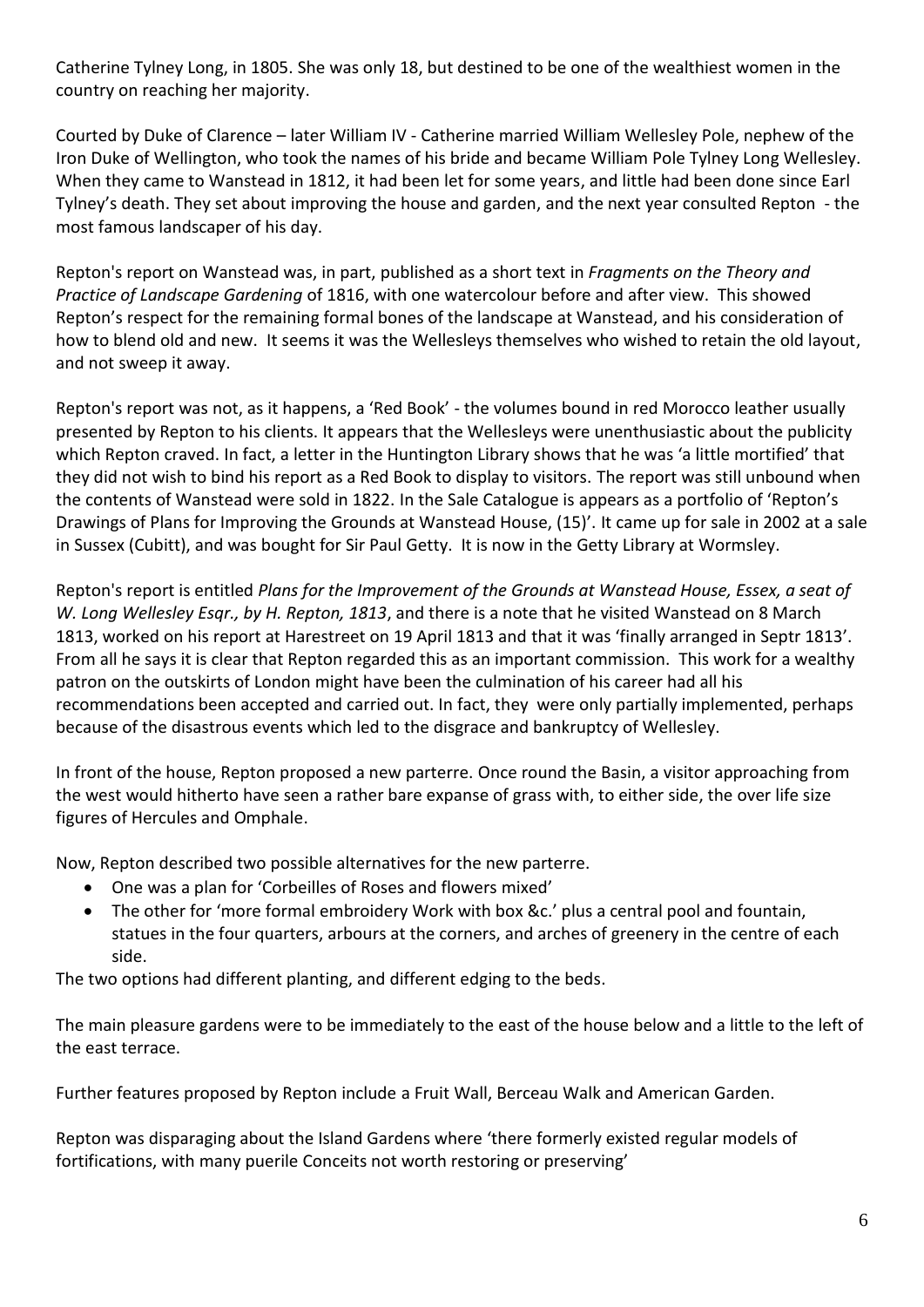He conceded, nevertheless, that the islands 'were now beautifully cloathed' [i.e. with trees]. He proposed that a flat bottomed 'self moving ferry boat' would take visitors to the largest island. Rustic bridges would provide links to other islands 'where walks will command the most varied & interesting Scenery of Wood & Water'. Rustic seats of various kinds would be placed in the most interesting places – especially one to give a view of the Grotto. Two pretty grey wash sketches were given to show his ideas for bridges.

Repton's names for the various islands are not used by others: he shows 'Great Island', and Grove Island from which the grotto could be seen. He also mentions the Cherry Island and the Strawberry Island.

In 1803, Repton had published his *Observations on the Theory and Practice of Landscape Gardening*, which gives further insights into some of the techniques he used. For example, Repton had a method for furnishing pleasing clumps of trees, which can be seen in practice at Wanstead. He wrote that groups of trees should be planted two or three close together

so that their trunks would lean outwards and their branches intermingle. Also, two or more could be planted in the same hole with roots cut so they could be brought nearer together. Also, he often used lower bushes to give a more furnished appearance. These were often thorns, so they would serve as 'nurses' in protecting young trees from animals.

Repton recommended that beeches be planted at Wanstead in the areas close to the lakes. There were also similar plantings of oak – slightly less successful because they grow straighter. The best-known legacy of this period is the so-called "Repton Oak", in Reservoir Wood, which has a girth of 406cm (13foot). It consists of about 10 trees planted together in one hole.

Not all of Repton's proposals were carried out, and some of his ideas were changed, but what was done can be seen in the sequence of maps made by John Doyley.

Doyley was a surveyor, who worked for the Wellesleys and for the parish of Wanstead. His plans range from 1813 to about 1833. These enable us to form something of a picture of what was accepted and what was not and make comparisons with earlier plans and views.

There are two plans dated 1815-16 - two years or so after Repton's report. It is clear from these and later plans that the report was acted on very selectively. For example -

- Little has been done to enhance the far canal. The triple rows of trees along its length are still very fragmented as they were pre-Repton
- No sign of any improvements to the approach to the house,
- However, the parterre has been made, and the terrace behind
- Extensive new planting does seem to have taken place to clothe the banks of the pieces of water, especially near the Grotto and on the edges of the main lake and the water gardens and near the Reservoir Pool

So substantial amounts of work were carried out as a result of Repton's advice in the period 1813-16.

The final episode in the development of the gardens came in 1818 when Lewis Kennedy addressed a volume of proposals to Wellesley – presumably at his request. It contained his ideas for extending the American Gardens.

Lewis Kennedy had a flourishing career as a landscape gardener following Humphry Repton. He presented his proposals bound in green Morocco leather – so Green Books rather than Repton's Red Books. However, his schemes followed a similar format to Repton's.